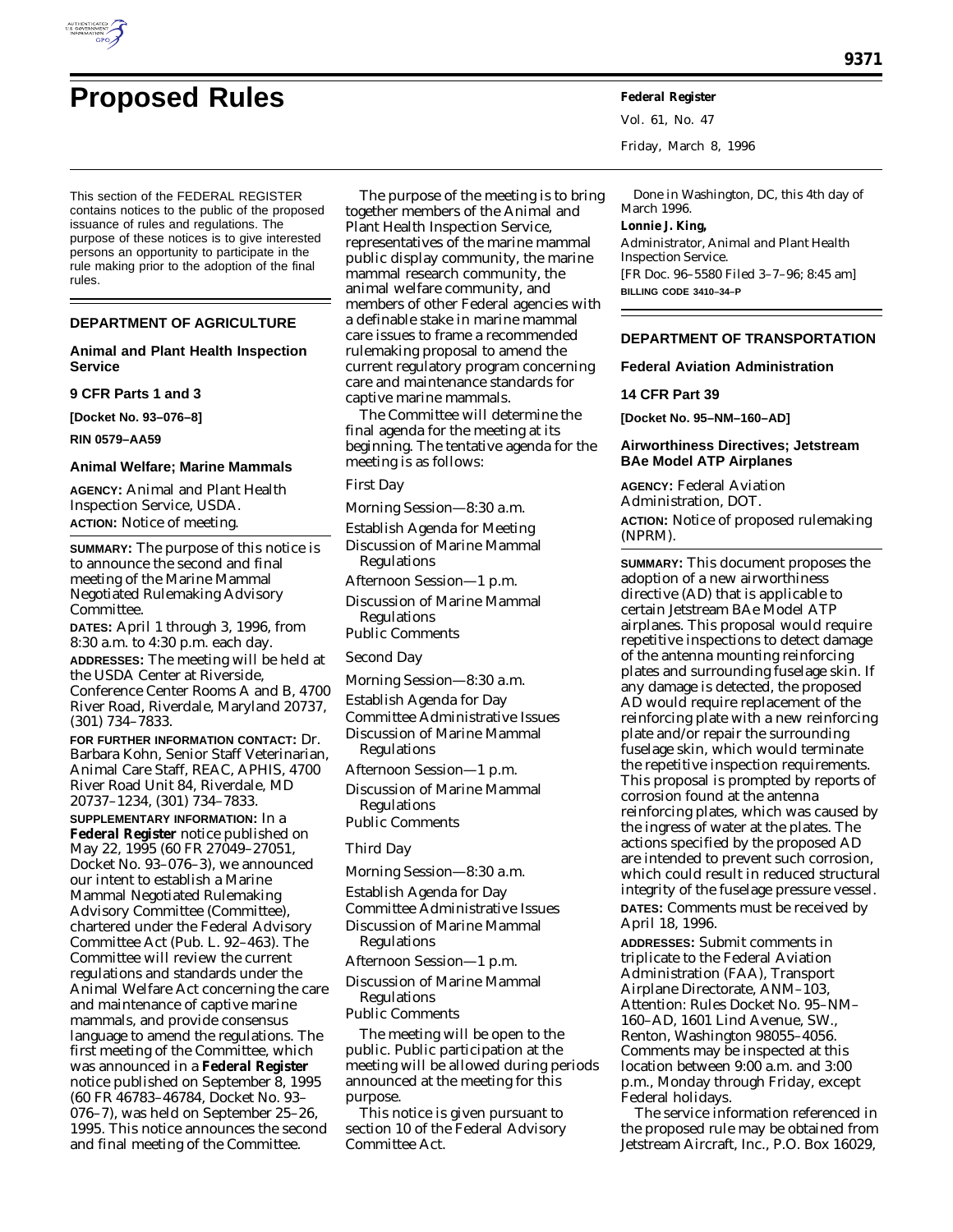Dulles International Airport, Washington, DC 20041–6029. This information may be examined at the FAA, Transport Airplane Directorate, 1601 Lind Avenue, SW., Renton, Washington.

## **FOR FURTHER INFORMATION CONTACT:** William Schroeder, Aerospace Engineer, Standardization Branch, ANM–113, FAA, Transport Airplane Directorate, 1601 Lind Avenue, SW., Renton, Washington 98055–4056; telephone (206) 227–2141; fax (206) 227–1149.

#### **SUPPLEMENTARY INFORMATION:**

## **Comments Invited**

Interested persons are invited to participate in the making of the proposed rule by submitting such written data, views, or arguments as they may desire. Communications shall identify the Rules Docket number and be submitted in triplicate to the address specified above. All communications received on or before the closing date for comments, specified above, will be considered before taking action on the proposed rule. The proposals contained in this notice may be changed in light of the comments received.

Comments are specifically invited on the overall regulatory, economic, environmental, and energy aspects of the proposed rule. All comments submitted will be available, both before and after the closing date for comments, in the Rules Docket for examination by interested persons. A report summarizing each FAA-public contact concerned with the substance of this proposal will be filed in the Rules Docket.

Commenters wishing the FAA to acknowledge receipt of their comments submitted in response to this notice must submit a self-addressed, stamped postcard on which the following statement is made: ''Comments to Docket Number 95–NM–160–AD.'' The postcard will be date stamped and returned to the commenter.

#### **Availability of NPRMs**

Any person may obtain a copy of this NPRM by submitting a request to the FAA, Transport Airplane Directorate, ANM–103, Attention: Rules Docket No. 95–NM–160–AD, 1601 Lind Avenue, SW., Renton, Washington 98055–4056.

#### **Discussion**

The Civil Aviation Authority (CAA), which is the airworthiness authority for the United Kingdom, recently notified the FAA that an unsafe condition may exist on certain Jetstream BAe Model ATP airplanes. The CAA has received a report indicating that corrosion was

found on at least two airplanes at the antenna reinforcing plates. The cause of such corrosion has been attributed to the ingress of water at the plates. Corrosion of the antenna reinforcing plates, if not detected and corrected in a timely manner, could result in reduced structural integrity of the fuselage pressure vessel.

Jetstream has issued Service Bulletin ATP–53–31, dated July 1, 1995, which describes procedures for repetitive detailed external visual inspections to detect damage (i.e., corrosion, cracks, pillowing, and rivet pulling) of the antenna mounting reinforcing plates and surrounding fuselage skin. For cases where any damage is detected during the inspection, the service bulletin describes procedures for replacement of the reinforcing plate with a new reinforcing plate and/or repair the surrounding fuselage skin. Accomplishment of the replacement/ repair would eliminate the need for the repetitive inspections. The CAA classified this service bulletin as mandatory in order to assure the continued airworthiness of these airplanes in the United Kingdom.

This airplane model is manufactured in the United Kingdom and is type certificated for operation in the United States under the provisions of section 21.29 of the Federal Aviation Regulations (14 CFR 21.29) and the applicable bilateral airworthiness agreement. Pursuant to this bilateral airworthiness agreement, the CAA has kept the FAA informed of the situation described above. The FAA has examined the findings of the CAA, reviewed all available information, and determined that AD action is necessary for products of this type design that are certificated for operation in the United States.

Since an unsafe condition has been identified that is likely to exist or develop on other products of this same type design, the proposed AD would require repetitive detailed external visual inspections to detect damage (i.e., corrosion, cracks, pillowing, and rivet pulling) of the antenna mounting reinforcing plates and surrounding fuselage skin. For cases where any damage is detected during the inspection, the proposed AD would require replacement of the reinforcing plate with a new reinforcing plate and/ or repair the surrounding fuselage skin; this replacement/repair would constitute terminating action for the repetitive inspection requirements. The actions would be required to be accomplished in accordance with the service bulletin described previously.

The FAA estimates that 10 airplanes of U.S. registry would be affected by this proposed AD, that it would take approximately 2 work hours per airplane to accomplish the proposed actions, and that the average labor rate is \$60 per work hour. Based on these figures, the cost impact of the proposed AD on U.S. operators is estimated to be \$1,200, or \$120 per airplane, per inspection cycle.

The cost impact figure discussed above is based on assumptions that no operator has yet accomplished any of the proposed requirements of this AD action, and that no operator would accomplish those actions in the future if this AD were not adopted.

The regulations proposed herein would not have substantial direct effects on the States, on the relationship between the national government and the States, or on the distribution of power and responsibilities among the various levels of government. Therefore, in accordance with Executive Order 12612, it is determined that this proposal would not have sufficient federalism implications to warrant the preparation of a Federalism Assessment.

For the reasons discussed above, I certify that this proposed regulation (1) is not a ''significant regulatory action'' under Executive Order 12866; (2) is not a ''significant rule'' under the DOT Regulatory Policies and Procedures (44 FR 11034, February 26, 1979); and (3) if promulgated, will not have a significant economic impact, positive or negative, on a substantial number of small entities under the criteria of the Regulatory Flexibility Act. A copy of the draft regulatory evaluation prepared for this action is contained in the Rules Docket. A copy of it may be obtained by contacting the Rules Docket at the location provided under the caption **ADDRESSES.**

## **List of Subjects in 14 CFR Part 39**

Air transportation, Aircraft, Aviation safety, Safety.

## **The Proposed Amendment**

Accordingly, pursuant to the authority delegated to me by the Administrator, the Federal Aviation Administration proposes to amend part 39 of the Federal Aviation Regulations (14 CFR part 39) as follows:

## **PART 39—AIRWORTHINESS DIRECTIVES**

1. The authority citation for part 39 continues to read as follows:

**Authority:** 49 USC 106(g), 40113, 44701.